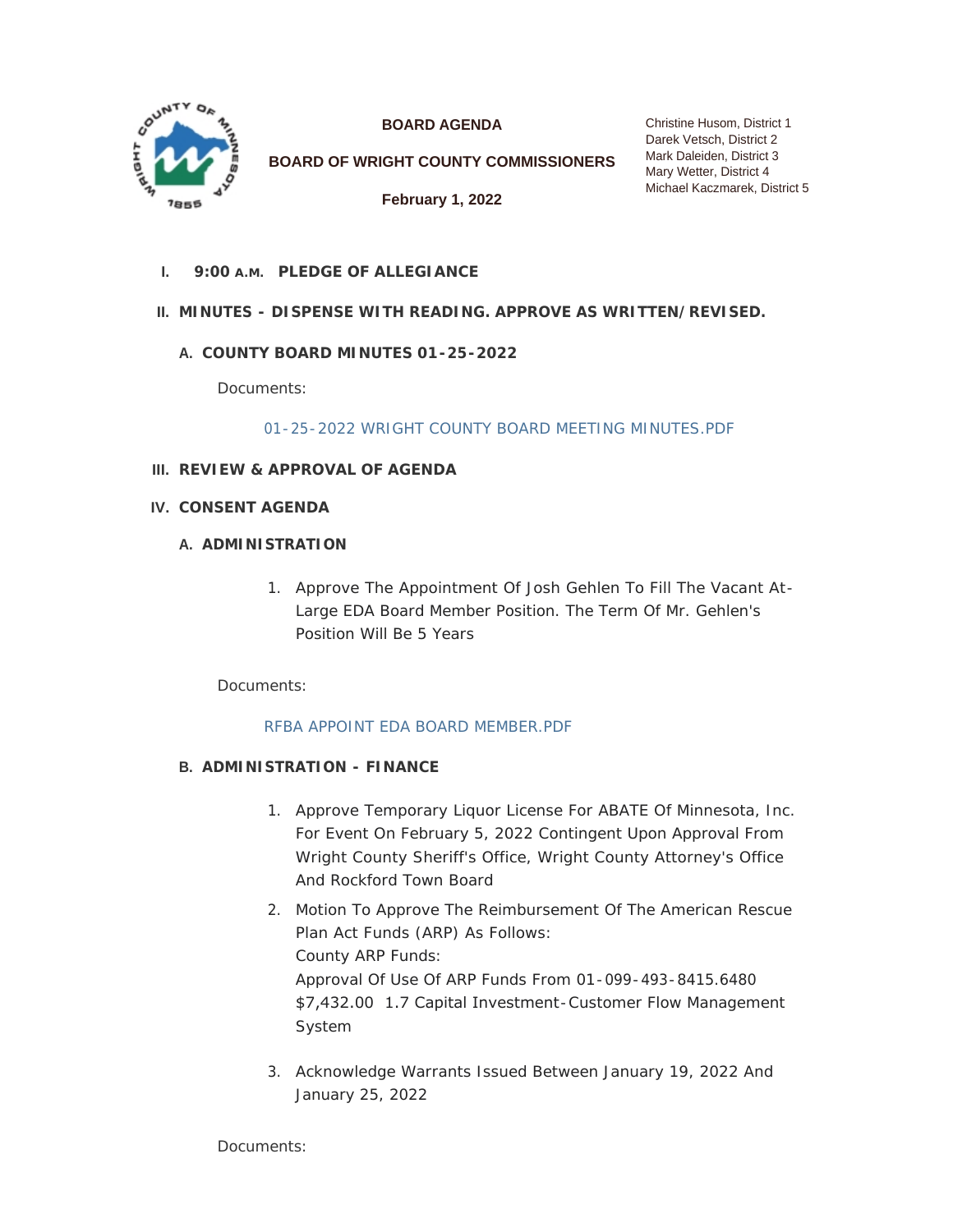[AGENDA 2-01 CONSENT - RBA TEMPORARY LIQUOR LICENSE ABATE](https://www.co.wright.mn.us/AgendaCenter/ViewFile/Item/10299?fileID=21877)  OF MN.PDF [RFBA - ARP FUNDS.PDF](https://www.co.wright.mn.us/AgendaCenter/ViewFile/Item/10299?fileID=21887) [RFBA - WARRANTS ISSUED.PDF](https://www.co.wright.mn.us/AgendaCenter/ViewFile/Item/10299?fileID=21888)

### **HEALTH & HUMAN SERVICES C.**

- 1. Position Replacement
	- A. Office Technician I

Documents:

### [2022-02-01 RFBA HHS OTI.PDF](https://www.co.wright.mn.us/AgendaCenter/ViewFile/Item/10300?fileID=21878)

### **HIGHWAY D.**

- 1. The Highway Department Is Requesting Approval To Enter Into A Professional Engineering Services Agreement With Erickson Engineering Co., LLC To Provide Preliminary And Detailed Bridge Design Services For Three (3) Bridges That Are Located On Our County State Aid Highway System. The Bridge Design Engineering Services For The Three Bridges Total \$109,245 (\$34,615 For CSAH 2; \$37,315 For CSAH 5; And 37,315 For CSAH 7)
- 2. Request To Fill Vacant Highway Maintenance Worker Position

# Documents:

[BAR - PROFESSIONAL SERVICES AGREEMENT WITH ERICKSON](https://www.co.wright.mn.us/AgendaCenter/ViewFile/Item/10298?fileID=21875)  ENGINEERING CO..PDF [BRIDGE SERVICE AGREEMENT.PDF](https://www.co.wright.mn.us/AgendaCenter/ViewFile/Item/10298?fileID=21876) [02.01.2022.VACANT.HWY.MAINT.WORKER.CONSENT.PDF](https://www.co.wright.mn.us/AgendaCenter/ViewFile/Item/10298?fileID=21890)

#### **PLANNING & ZONING E.**

- 1. Accept The Findings And Recommendations Of The Planning Commission For The Following Request To Rezone:
	- A. CRAIG MCADAMS (Monticello Twp.) Commission Unanimously Recommends Approval Of The Request To Rezone From AG General Agriculture And S-2 Residential-Recreational Shorelands To A/R Agricultural-Residential And S-2

Documents:

[02.01 AGENDA REQUEST REZONE MCADAMS.PDF](https://www.co.wright.mn.us/AgendaCenter/ViewFile/Item/10284?fileID=21873) [CRAIG MCADAMS MINUTES.PDF](https://www.co.wright.mn.us/AgendaCenter/ViewFile/Item/10284?fileID=21872) [02.01 TWP. RESPONSE.PDF](https://www.co.wright.mn.us/AgendaCenter/ViewFile/Item/10284?fileID=21874)

- **TIMED AGENDA ITEMS NONE V.**
- **ITEMS FOR CONSIDERATION VI.**